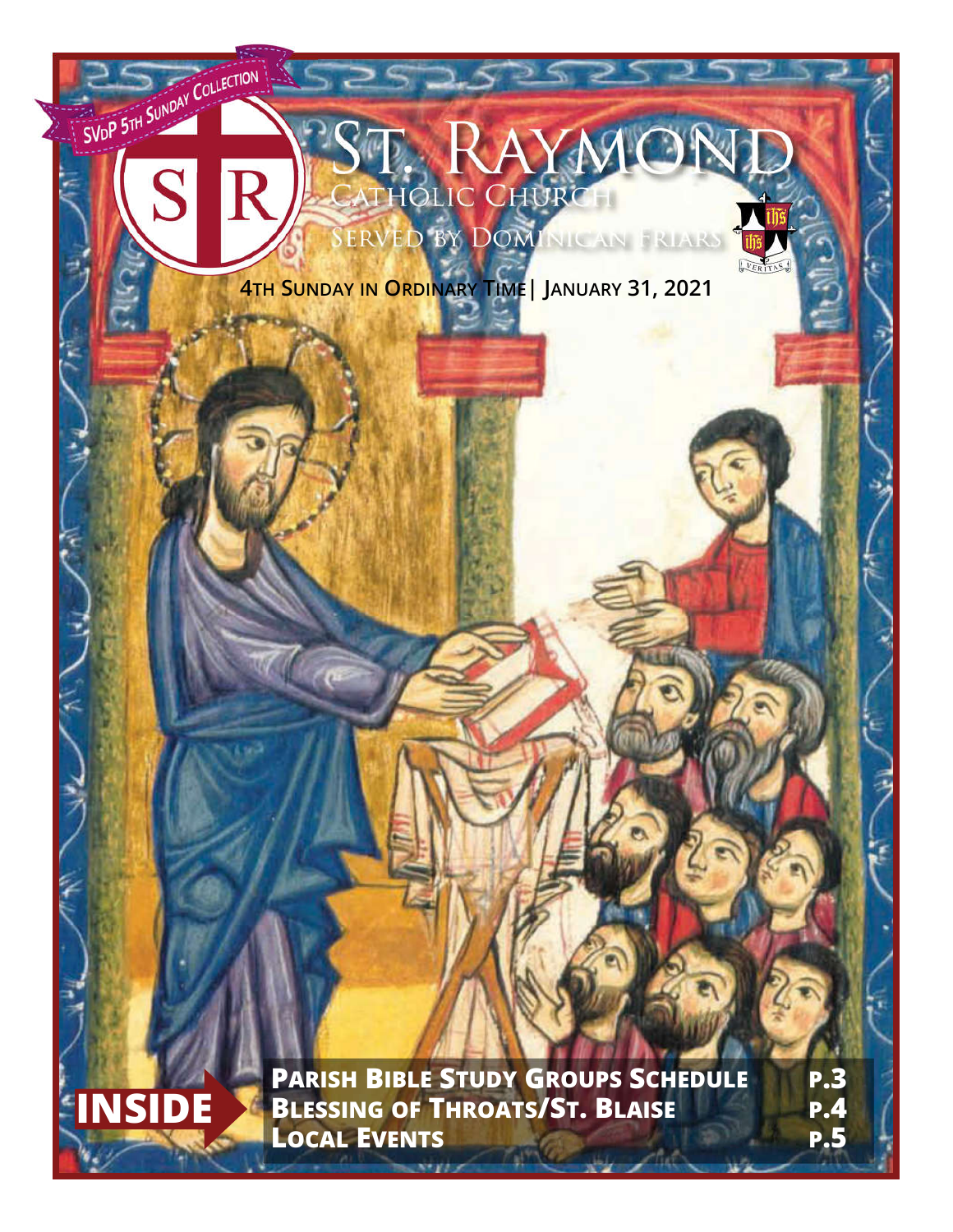# **SCHEDULE LITURGY**

**ALL EVENTS ARE STREAMED ON FACEBOOK AT facebook.com/straymondmp/live**

**ALL MASSES ARE ALSO STREAMED ON YOUTUBE AT straymondmp.org/youtube**

#### **MONDAY TO FRIDAY EACH WEEK**

9:00 am Mass (Outdoors) 3:00 pm Prayer/Devotional\*<br>6:30 pm Rosary (M-Th) / Stat Rosary (M-Th) / Stations of the Cross (F)\*

#### **WEDNESDAY, FEBRUARY 3, 2021**

10:00 am Zoom Bible Study (below)

**THURSDAY, FEBRUARY 4, 2021**

12:00 pm Laudato Si' Group Zoom (p.6)

**SATURDAY, FEBRUARY 6, 2021**

9:00 am Mass (Outdoors) 3:00 pm Confessions in Rose Garden 3:30 pm Vigil Mass (Outdoors)

#### **SUNDAY, FEBRUARY 7, 2021**

9:00 am Sunday Mass (Outdoors) 10:00 am Sunday Mass (Outdoors) 3:30 pm Sunday Mass (Outdoors)

### **ASH WEDNESDAY, FEBRUARY 17, 2021**

9:00 am Mass (Rose Garden) 12:15 pm Mass (Rose Garden)<br>3:30 pm Mass (Lawn) Mass (Lawn)

RSVP for weekend Masses at straymondmp.org/ eventbrite.

# **BIBLE STUDY**

The St. Raymond Small Group Bible Study meets on **Wednesdays from 10:00 am to 11:30 am** on Zoom. The group discusses the readings for the  $\ddot{\phantom{1}}$ upcoming Sunday. If you would like more information, please contact Christine Galvez at chrisgalvez@aol.com.



**Sat., Jan. 30, 3:30 pm** The Galdes & Spiteri Families, Both Living & Deceased *4th Sunday in Ordinary Time* **Sun., Jan. 31, 9:00 am** St. Raymond Parish **10:00 am** Armando Maestrini † **3:30 pm** John Tuttle † **Mon., Feb. 1, 9:00 am** Leonide Castracane † **Tue., Feb. 2, 9:00 pm** Candy Hernandez *The Presentation of the Lord (F)* **Wed., Feb. 3, 9:00 am** Dirim Onyeneho *St. Blaise, Bishop & Martyr (m); St, Ansgar, Bishop (m)* **Thur., Feb. 4, 9:00 am** Carlos & Maria Paolucci †† *St. Catherine de' Ricci, O.P., Virgin (m)* **Fri., Feb. 5, 9:00 am** Esther Lane † **Sat., Feb. 6, 9:00 am**  $\triangleq$  Fr. Daniel Syverstad, O.P. *St. Paul Miki & Companions, Martyrs (M)* **Sat., Feb. 6, 3:30 pm**  $\qquad \qquad \triangleq$  Fr. Daniel Syverstad, O.P. *5th Sunday in Ordinary Time* **Sun., Feb. 7, 9:00 am** Ralph Ruocco † & Joan Briggson † **10:00 am** Armando Maestrini † **3:30 pm** St. Raymond Parish *St. Agatha, Virgin & Martyr (M)*

*S—Solemnity F—Feast M—Memorial m—Optional Memorial*

To request a Mass Intention, please contact the parish office.

# **SUNDAY READINGS**

January 31, 2021 (4th Sunday in Ordinary Time) Reading 1: Deuteronomy 18:15-20 Responsorial Psalm: Psalms 95:1-2, 6-9 Reading 2: 1 Corinthians 7:32-35 Gospel: Mark 1:21-28 bible.usccb.org/bible/readings/013121.cfm

February 7, 2021 (5th Sunday in Ordinary Time) Reading 1: Job 7:1-4, 6-7 Responsorial Psalm: Psalms 147:1-6 Reading 2: 1 Corinthians 9:16-19, 22-23 Gospel: Mark 1:29-39 bible.usccb.org/bible/readings/013121.cfm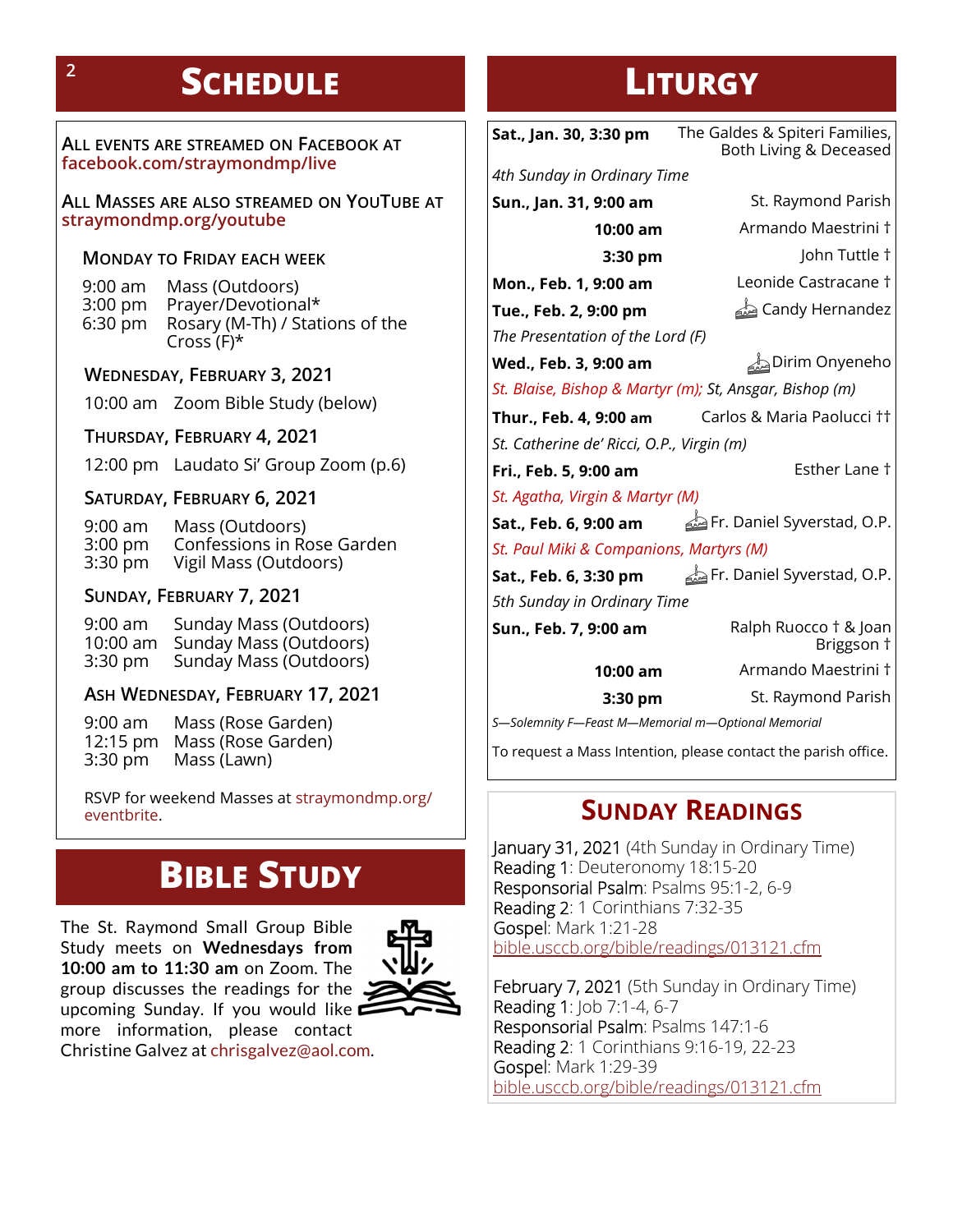# **PARISH BIBLE STUDY GROUPS**



Many Catholics want to read the Bible but get bogged down by the long stretches that seem not to make sense or get lost among the sea of Old Testament names and places. *Unlocking the Mystery of the Bible*, an eight-part Bible study, helps you uncover the story woven throughout Scripture, so you can get the "big picture" of the Bible and understand what it's all about. Aided by a unique color-coded *Bible Timeline.* Chart that arranges the key people, places, and events of the Bible in chronological order, *Unlocking the Mystery of the Bible* will help you pick up the Bible with confidence and understand how you fit into God's plan.

#### **Weekly Meeting Time**

- Mondays 7:00 pm with Deacon Tom
- Tuesdays 7:00 pm with Fr. Jerome
- Wednesdays 10:00 am with Cheri Girardot and Maria Cornell (Women's Meeting)
- Wednesdays 7:00 pm with Deacon John Fridays 3:30 pm with Lauri Hofstrom

You will be able to join any of these groups by going to www.straymondmp.org/zoom and clicking on the link; no RSVP necessary.

#### **Schedule**

| <b>Session 1</b> | Week of Feb 8    | Session 5 | <b>Week of April 5</b>     |
|------------------|------------------|-----------|----------------------------|
| <b>Session 2</b> | Week of Feb 22   | Session 6 | <b>Week of April</b><br>19 |
| <b>Session 3</b> | Week of March 2  | Session 7 | <b>Week of May 3</b>       |
| Session 4        | Week of March 22 | Session 8 | <b>Week of May</b><br>17   |

To sign up for this course, please visit: https:// ascensionpress.com/collections/unlocking-the-

mystery and choose the **"Unlocking the Bible Study Set"** for \$24.95. Please order now because it will take about two weeks for the print material to arrive. You will receive a PDF version of the workbook in the meantime.

# **SVDP**

# **5TH SUNDAY COLLECTION THIS WEEKEND**

This weekend is the **5th Sunday of JANUARY!** Please be as generous as you can. Clear collection boxes are available for your contribution.



You can also donate online at straymondmp.org/giving and enter the amount you wish to donate under "St Vincent de Paul".

# **ASH WEDNESDAY**



### **WEDNESDAY, FEBRUARY 17, 2021**

9:00 am Rose Garden

12:15 pm Rose Garden

5:00 pm Lawn

**OUR LENTEN, TRIDUUM, AND EASTER SCHEDULES WILL BE AVAILABLE SOON.** 

### **EGIVING: GIVING MADE EASY**

eGiving provides an opportunity to simplify your stewardship donations through secure automatic giving. You can pay with a credit/debit card or your checking or savings account. Schedule or update recurring donations at straymondmp.org/giving.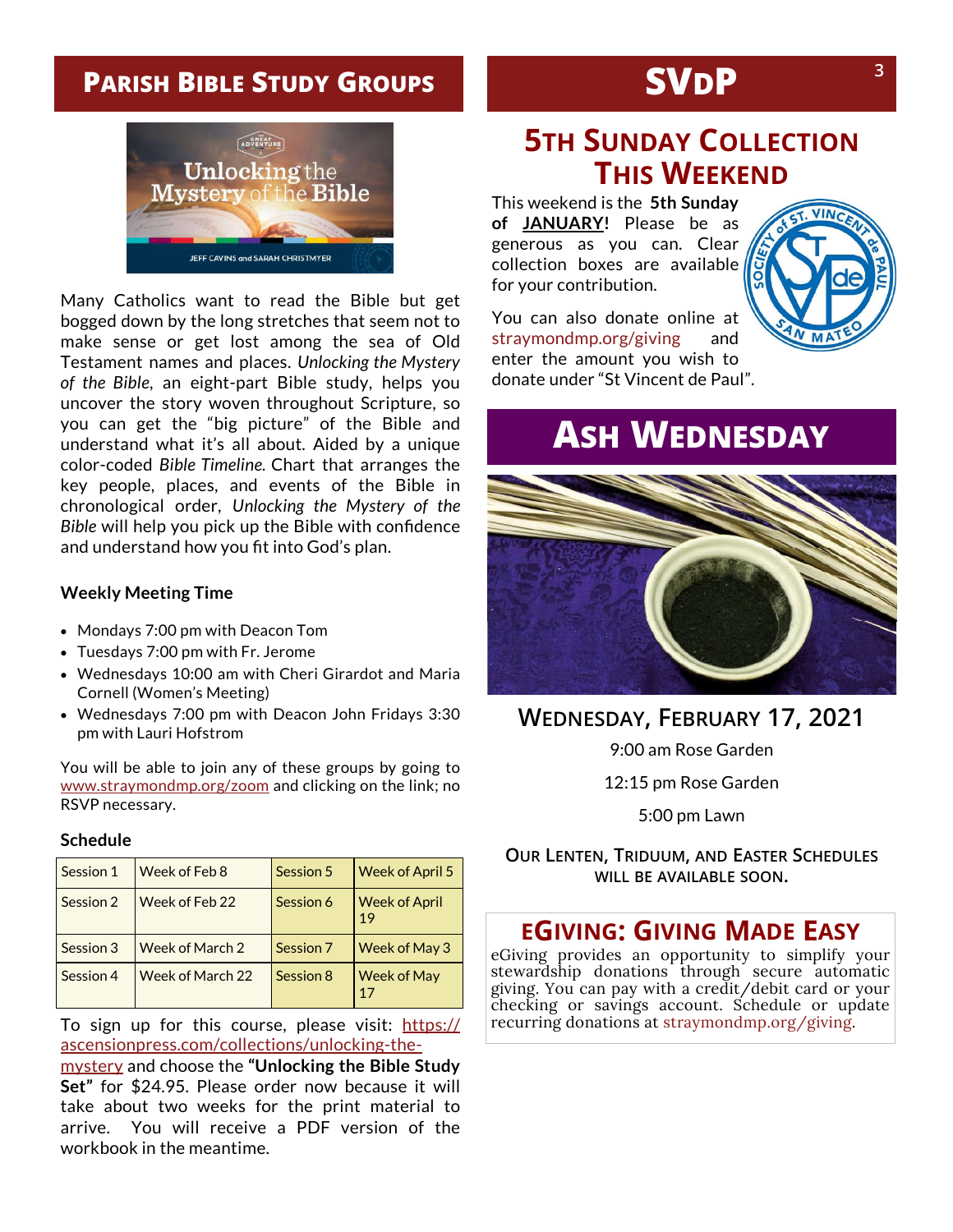# **BLESSING OF THROATS <sup>4</sup>**

## **FEAST OF ST. BLAISE**

**WED., FEBRUARY 3, 9 AM AT MORNING MASS**

*By Fr. Steve Grunow (Word on Fire Blog)*

On Wednesday, the Church remembers the life and witness of Saint Blaise, a 3rd century Armenian bishop who endured terrifying torments and surrendered his life rather than repudiate his profession of Faith.

Much of the life of Saint Blaise is history that has passed into legend, but even these legendary accounts offer spiritual insight.



Saint Blaise has been invoked for centuries as a specialist in diseases of the throat. The origin of this practice might be in the story of a child brought to the saint who was either choking or suffering from some other malady of the throat. Saint Blaise blessed the boy and he was restored to health.

The practice of blessing throats on the Feast of Saint Blaise is a commemoration of this miracle; that crossed candles are often used to impart this blessing might also be a recollection of the kindness of the woman who gave candles to the saint as he languished in prison.

Saint Blaise was an extraordinarily popular saint during the Middle Ages in Europe. Presentations of his miraculous and mighty deeds were commonly represented in art and sculpture, and he was included in a listing of saints called the Fourteen Holy Helpers (or Auxiliary Saints), holy men and women who could be counted on as intercessors for all manner of maladies from madness to travelers in distress. During times in which a sore throat could be a signal of an impending epidemic or an early death, the faithful were all too happy to accept the help of a heavenly specialist in such matters like Saint Blaise.

© Word on Fire 2017. All Rights Reserved . Used with permission. Source: wordonfire.org/resources/blog/theextraordinary-tale-of-st-blaise/1624/

# **SPEAKER SERIES TALKS**

### **NEW SPEAKER SERIES TALKS WILL BE ANNOUNCED SOON!**

View previous Speaker Series talks at www.straymondmp.org/speaker-series/. Previous talks include:

- Praying in a Time of Anxiety: The Way to Christian Hope
- Psychology and Beyond: The Unique Value of Prayer in Chaotic Times
- Forgiveness: Healing the Darkness of Resentment
- Christmas Conspiracies
- The Eucharist in the Life and Faith of the Church
- From Hard Science Ph.D to Religious O.P.
- Meeting Jesus Christ at Mass
- And more….

# **CATHOLIC CHARITIES**

Catholic Social Teaching calls us to welcome the stranger. We invite you to use your talents, skills, compassion and commitment to answer that call and join our Volunteer Corps for Catholic Charities Center for Immigration Legal and Support Services (www.catholiccharitiessf.org/what-we-do/

immigration/). We are actively seeking four types of volunteers to help serve vulnerable migrants in San Francisco, San Mateo, and Marin Counties, as described below:

- **Lawyers**, in partnership with dedicated staff attorneys, will work with clients in deportation or in guardianship proceedings.
- **Application assistants**, under the supervision of expert staff, will prepare DACA and Naturalization applications.
- **Office volunteers** will assist with mail sorting and filing, phone calls, and other office tasks.
- The Center is also in need of Spanishspeaking **bilingual translators** and interpreters.

For more information, call Carol Laughlin, Volunteer Manager, at 415.972.1236 or email at CLaughlin@CatholicCharitiesSF.org.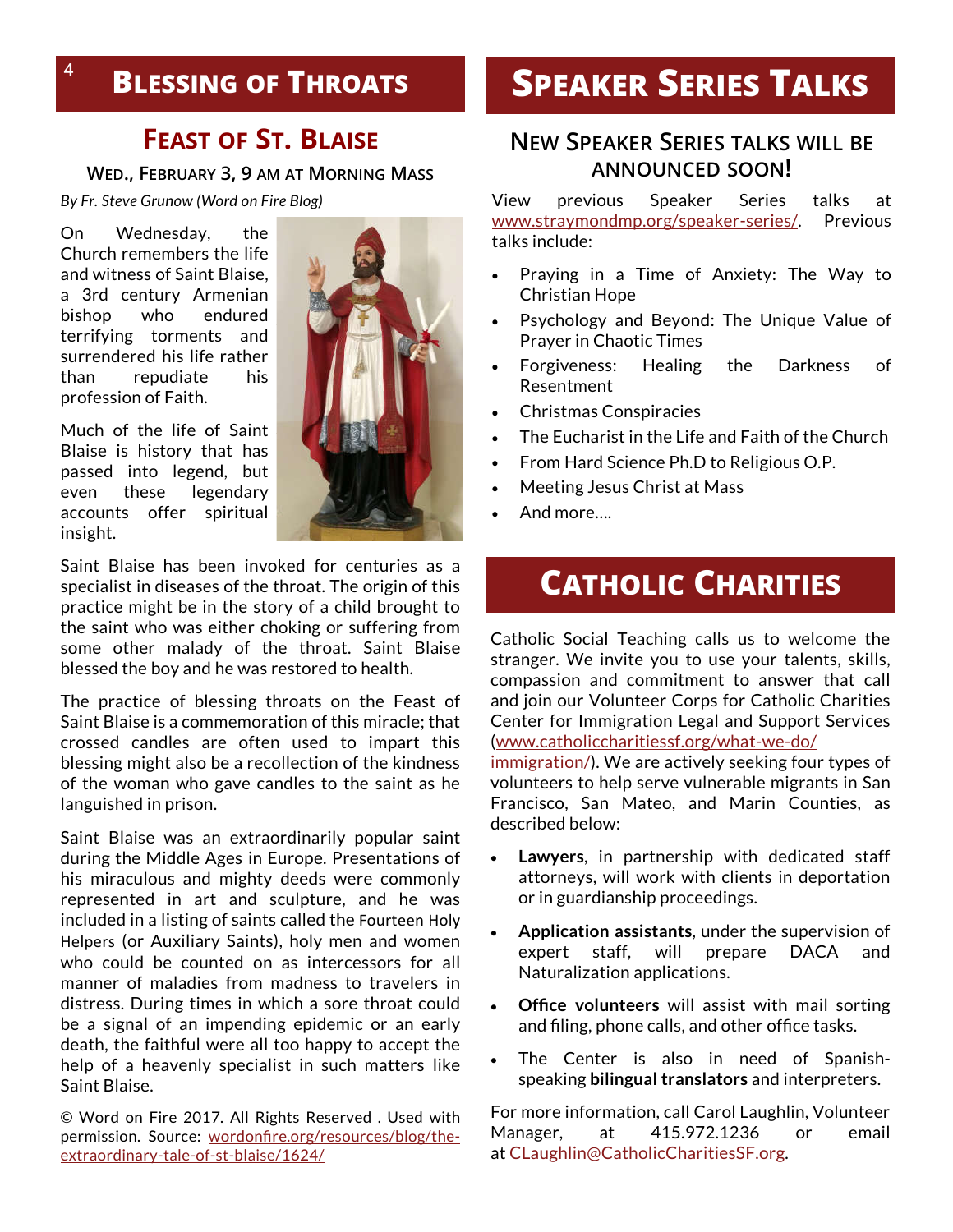# **LOCAL EVENTS**

### **THE CATHOLIC FAITH AND MODERN SCIENCE: WITH DR. STEPHEN BARR**

### **FIVE TUESDAYS AT 7:00 – 8:30 PM FEBRUARY 2 TO MARCH 2**

Are you a teenager or adult who has always wondered if faith and science are at odds with each other? How is a Christian to understand evolution, the Galileo controversy, the New Atheism, consciousness, and Adam and Eve? The Archdiocesan Online School of Pastoral Ministry offers a five-part live webinar class taught by the President of the Society of Catholic Scientists, Dr. Stephen Barr. In these lectures Prof. Barr will show that the widespread idea that faith and science are opposed to each other is based on misconceptions about the history of science, about Catholic teaching, and about what science has actually discovered. He will discuss how fundamental Catholic beliefs dovetail with the basic assumptions of science; how the Catholic Church powerfully contributed to the founding and development of science; and the creation of the universe from the viewpoint of both Catholic theology and modern cosmology. Learn how the doctrine of the human "spiritual soul" does not conflict with modern science, and how the idea of biological evolution is consistent with a Christian conception of the universe. For complete information and to register, visit sfarch.org/science.

### **CATHOLIC COSMOLOGIES WITH BRO. GUY CONSOLMAGNO, PRESIDENT OF THE VATICAN OBSERVATORY**

#### **SATURDAY, FEBRUARY 20, 2021, 10 AM, ZOOM**

From angels and demons to photons and quarks, we've always been curious about how the universe works. But every cosmology, from materialism to Catholicism, is based on assuming things that we may not even realize we are assuming: things we take on faith. And so our cosmologies can be as fun and quirky as the people who invented them! We'll look into the stories behind how St. Paul, St, Augustine, Galileo and Kepler and Newton, and on up to Stephen Hawking, have all cast their own peculiar take on the big questions of the universe.

Vallombrosa Retreat Center. Register at https:// www.eventbrite.com/e/136565710717. \$25

### **EXPLORING THE ROOTS AND MEANING OF RELIGIOUS FEAR: TRUSTING IN A WISE, PRODIGAL, AND FULLY EMPATHETIC GOD WITH FR. RON ROLHEISER**

**SATURDAY, FEBRUARY 27, 2021, 10 AM, ZOOM**

Most of us live with too many fears in our lives. And all of us live with religious fears, fears about God, about life, and about our eternal destiny. What kind of fear is healthy in our lives and what kind is unhealthy? From where do our religious fears originate? How do we tell healthy fears from unhealthy ones? This retreat will examine the origins and the complexities of religious fear and, after giving fear its proper dues, will examine some biblical principles which invite us to live with less fear.

Vallombrosa Retreat Center. Register at https:// www.eventbrite.com/e/136891677693. \$25

# **THE CALL TO ACTION: CLIMATE CHANGE, PANDEMIC AND A VULNERABLE WORLD**

**SUNDAY, FEBRUARY 28, 2021, 2-4 PM, ZOOM**

Dr. David Peritz, (PhD, Oxford University) Sarah Lawrence College professor and an engaging teacher in the USF Fromm Institute, will make a very timely and important presentation entitled "The Call to Action: Climate Change, Pandemic and a Vulnerable World." This is the important work we are all called to do! Now is the time to take bold actions!

Dominican Sisters of Mission San Jose, Center for Education and Spirituality. Registration required. Donation appreciated. https://ces-event.myshopify.com/ products/climate-change-pandemic-and-a-vulnerableworld.

# **PRAYER REQUESTS**

Send in your prayer requests to the Rosary Center at rosarycenter.org/homepage-2/request-prayers/ and the Dominican Nuns at Corpus Christi Monastery at opnunsmenlo.org/request-prayer.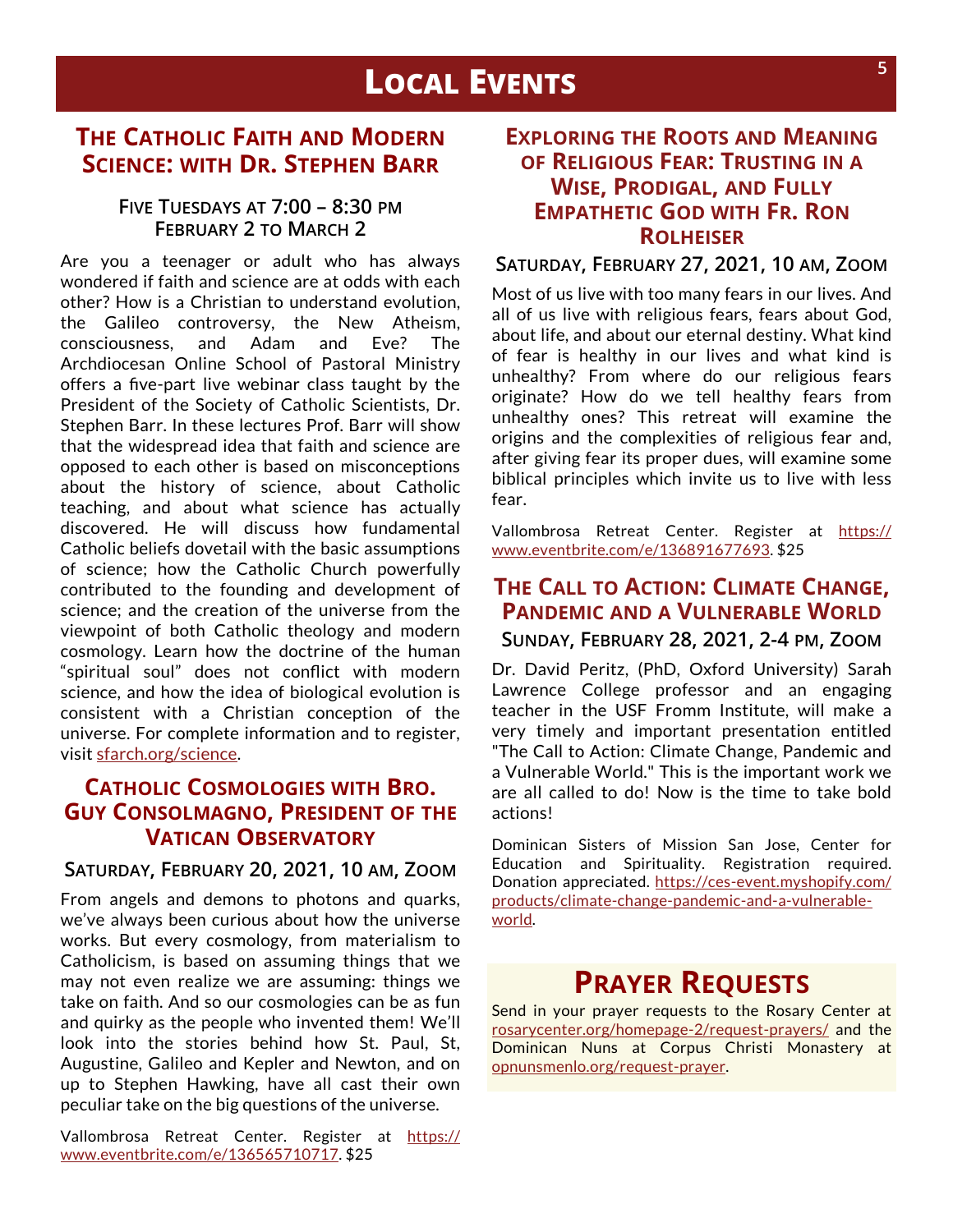

#### **CALLED TO PROTECT LAKES AND MIGRANTS**

A March 2018 article in *National Geographic* magazine (March 2018) titled "Drying Lakes" focuses on the human mismanagement of irrigation as well as the effects of climate change on lakes all over the world. What impacted me most was the muted (rarely heard) voices between the lines of the "subsistence hunters and fishermen" who, more and more, are becoming "climate migrants". The Pulitzer Prize winning author, Kenneth Weiss, defines "climate migrants" as people who relocate because they "have been uprooted from their homes by climate-related environmental disruptions… storms, floods, wildfires, extreme temperatures, and other weather-related disasters." He quotes from the Norwegian Refugee Council's Internal Displacement Monitoring Centre that **climate migrants out-number people fleeing conflict and violence by several million each year** and have done so for "decades". The article mentions

several lakes in Africa, Iran, Panama, Venezuela, Bolivia, and the U.S.: Lake Chad, Lake Urmia, Gatun Lake, the Guri Dam, Lake Poopó, and Utah's Great Salt Lake (respectively).



The article mainly focuses on the events and people surrounding Lake Poopó, (above) the second largest lake in Bolivia, where water has evaporated in part due to rising temperatures in the area. The lake also suffered from "human mismanagement" because too much water was drained away from the lake for irrigation and/or other uses. Worse yet, in nearby Chile, the harvesting of quinoa in early spring leaves behind exposed soil that is picked up by winds from the Atacama Desert. That soil lands in Lake Poopó, accumulating sediment which is filling the lake. The indigenous Urus who live here weave reeds from the lake, to make hats, keychains, earrings, and handicrafts, living off the fish and fowl that inhabit the lake. With the recent dessication of the lake and loss of these resources, many have had to move away.

Many of the lakes discussed in this article have been polluted by careless human activities. Even the rising temperatures causing evaporation are caused by human activities that are self-serving and "blind" to the needs of nature. The fish, birds, animals, and indigenous peoples who depend on these lakes are voiceless and vulnerable. There is no one (and, in the case of animals, no way) to hold a loudspeaker or megaphone up to their voices. They need people who listen to, respect, and heed science. The solutions will be found through research, heightened sensitivity, deeper thought, continuous, prayer, and empathetic advocacy. It will take a "joining of hands" of people who care. If this isn't a "calling"... I don't know what is.

https://www.nationalgeographic.com/magazine/2018/03/ drying-lakes-climate-change-global-warming-drought/

### **LAUDATO SI' WEEKLY ZOOM**

Please join our Zoom meetings **each Thursday at noon** to pray, learn, socialize, and serve and care for creation together. To join Zoom Meeting, click here: http://bit.ly/ LaudatoSiZoom.

## **LAUDATO SI' PRAYER POTLUCK**

#### **FRIDAY, FEBRUARY 19, 7:15 PM—8:15 PM, ZOOM**

Please join the Laudato Si' Group on Zoom to sing and pray about our common home . Bring your prayers, songs, and poems or share ours.

The link will be available at straymondmp.org/ zoom/ closer to the event date.

A gift to you from the Dominicans. Download the new OPWest app.





opwest.org/app

Available in App Stores



Seek Truth. Learn the Faith.

**FEATURED CONTENT** 





IN THE OPWEST APP, SEARCH FOR "JEROME"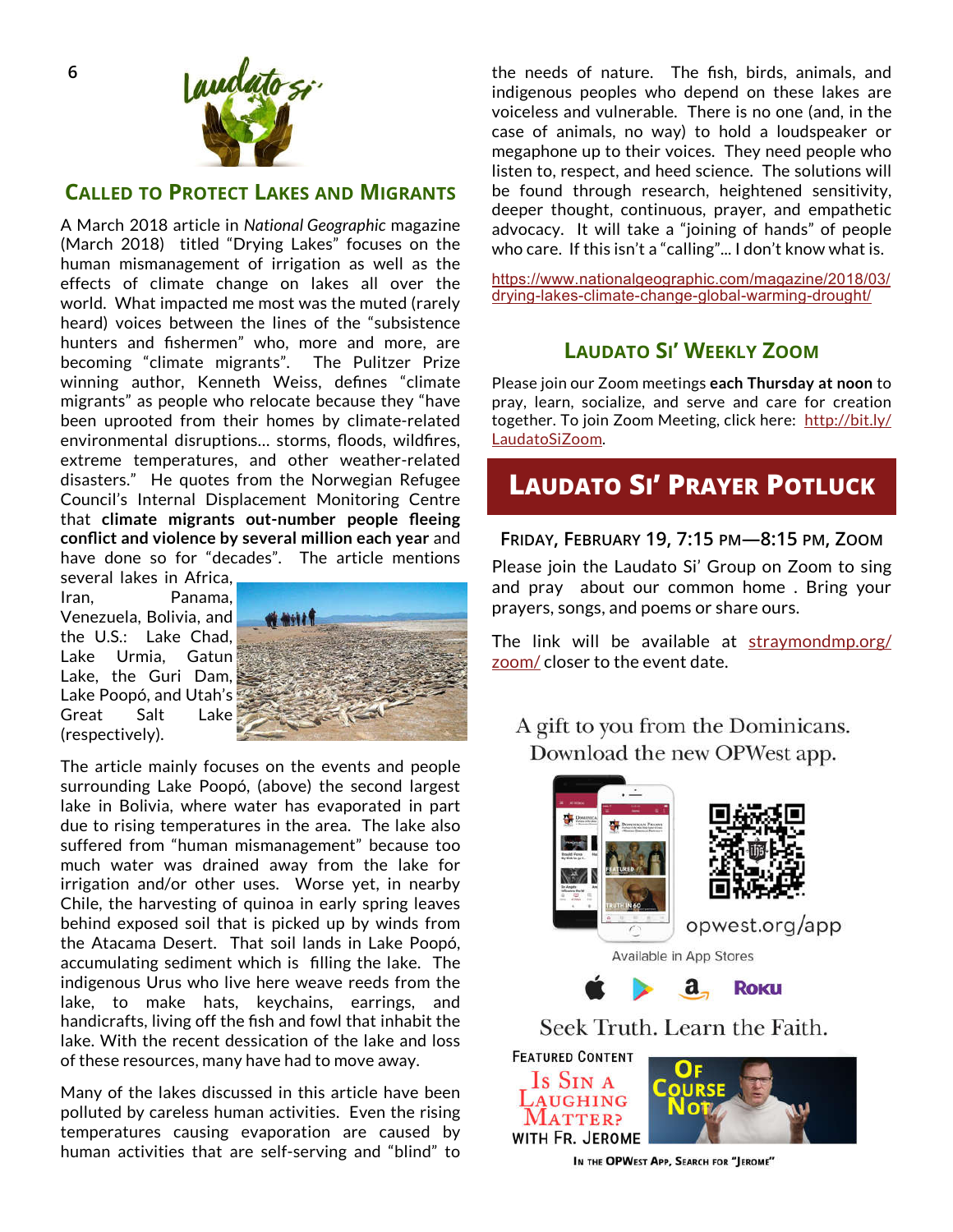# **ST. RAYMOND PARISH**

*Served by the Dominican Friars of the Province of the Most Holy Name of Jesus (Western Dominican Province) since 2013.*

1100 Santa Cruz Avenue Menlo Park, CA 94025

**TELEPHONE** 650-323-1755 **FAX** 650-561-3755 **EMAIL** office@straymondmp.org **PARISH WEBSITE** www.straymondmp.org **SCHOOL WEBSITE** www.straymond.org

**OFFICE HOURS:** Mon. to Wed. 9:30 am to 5:30 pm. For other weekdays, call before visiting.

**PASTOR** Fr. Jerome Cudden, O.P. jcudden@straymondmp.org

**DEACON** Tom Kelly tkelly@straymondmp.org

**DEACON/RESIDENCY STUDENT** Br. John Winkowitsch, O.P. johnop@straymondmp.org

**DIRECTOR OF MUSIC** Lauri Hofstrom music@straymondmp.org

**SCHOOL PRINCIPAL** Valerie Mattei vmattei@straymond.org

**PARISH COORDINATOR** Ronnica Hagy rhagy@straymondmp.org

**BULLETIN EDITOR/SACRISTAN** John Sanchez jsanchez@straymondmp.org

**RELIGIOUS EDUCATION COORDINATOR** Camilo Colorado ccolorado@straymondmp.org

**FACILITIES SUPERVISOR** Pedro Hernandez phernandez@straymondmp.org

**GROUNDSKEEPER** Javier Hernandez

#### **PASTORAL COUNCIL**

Lori Mirek (Chair) pastoralcouncil@straymondmp.org Members: Karyn Leahy, Jeanne Quinlan, Dan Gilbert, Colleen Foraker, Hallie Colorado, Stephanie Lane

#### **FINANCE COUNCIL**

Amy Staas (Chair) finance@straymondmp.org Members: Jane Ananyi, Caitlin Burke, Tim Connors, Tres Evans

### **INTERESTED IN BECOMING CATHOLIC?**

Discover the Catholic faith! Adults interested in Catholicism are invited to attend the **R**ite of **C**hristian **I**nitiation of **A**dults (RCIA). Classes will be held via Zoom until further notice.

For more information or to sign up, please contact Deacon Tom at tkelly@straymondmp.org or 650- 670-2200. We look forward to welcoming you.

### **CELEBRATION OF THE SACRAMENTS 7**

#### **MASS SCHEDULE**

| Saturdays      | 3:30 pm Vigil (Outdoors)                                       |
|----------------|----------------------------------------------------------------|
| <b>Sundays</b> | 9:00 am (Outdoors), 10:00 am<br>(Outdoors), 3:30 pm (Outdoors) |
| Weekdays       | 9:00 am (Mon.-Sat. Outdoors)                                   |
|                | Holy Days 9:00 am, 12:15 pm, 3:30 pm                           |
|                |                                                                |

#### **ANOINTING OF THE SICK**

*Please contact the parish office at 650-323-1755.* 

**BAPTISMS, WEDDINGS, AND FUNERALS** 

*Please contact the parish office at 650-323-1755 or email office@straymondmp.org.*

**VISION STATEMENT** St. Raymond Parish is a family. As disciples of Jesus, we are "children of God" and "brothers and sisters in Christ." Jesus himself says, "Whoever does the will of my Father in heaven is my brother, and sister, and mother" (Matthew 12:50). We welcome all to belong to our Catholic family and to inherit with us in Christ the mission to preach the Gospel as we pray-serve-socialize in His Name.

**MISSION STATEMENT** St. Raymond Parish is a community united by our Catholic Faith as disciples of Jesus Christ. We seek communion with God the Father, Son, and Holy Spirit through ongoing personal and communal conversion to Christ and a deeper commitment to the mission Jesus gives each of us to preach the Gospel. The sacred scriptures and sacraments of the Church sustain us. We dedicate ourselves to Truth and strive to grow in love of God and neighbor as we pray-serve-socialize together, and work by grace to build up in one another and share freely with others the abundance of magnificent gifts God has given.

### **PRAYERS FOR THE SICK**

As a parish community we pray for the sick among us, including: Balvina Gonzalez, Bernice Corcoran, Bill Pflaum, Candy Hernandez, Celeste Green, Diane Mojtehedi, Emmanuel Barbariol, Janice Hagy, Lynn Bacon, Modesta Cintron, Penny Bantug, William



Cintron, those suffering from the coronavirus, the homebound, and those who wish not to be nam*ed*. Please contact the parish office if you wish to have a name added to this list.